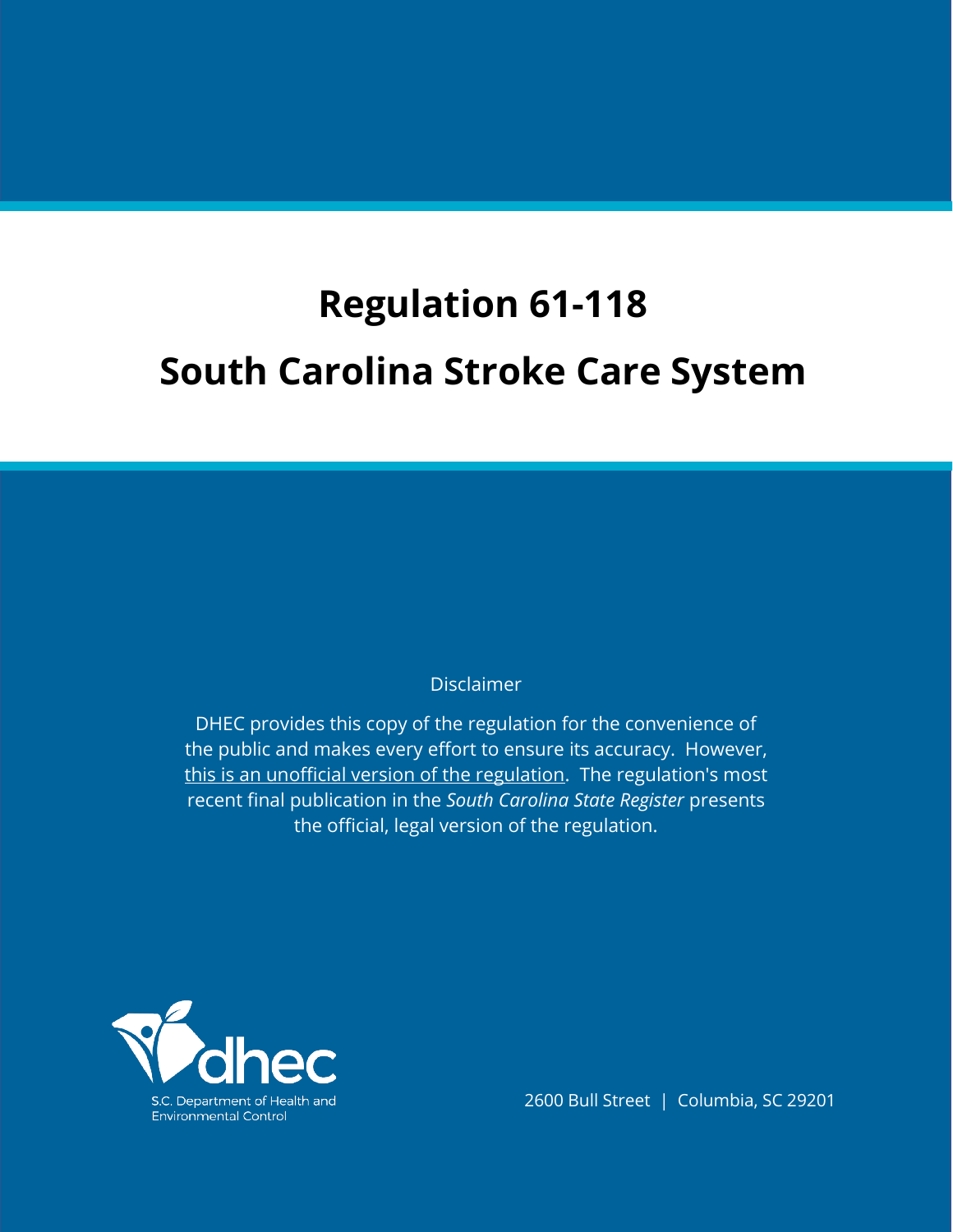**Statutory Authority:** 

# S.C. Code Sections 44-61-610 et seq.

| Regulation History as Published in St <u>ate Register</u> ! |                 |        |                     |  |
|-------------------------------------------------------------|-----------------|--------|---------------------|--|
| Date                                                        | Document Number | Volume | <i><b>Issue</b></i> |  |
| May 25, 2018                                                | 4760            | ے 4    |                     |  |

# **Table of Contents**

| SECTION 300. ISSUANCE AND TERMS OF THE CERTIFICATE OF RECOGNITION3 |  |
|--------------------------------------------------------------------|--|
|                                                                    |  |
|                                                                    |  |
|                                                                    |  |
|                                                                    |  |
|                                                                    |  |
|                                                                    |  |
|                                                                    |  |
|                                                                    |  |
|                                                                    |  |
|                                                                    |  |
|                                                                    |  |
|                                                                    |  |
|                                                                    |  |
|                                                                    |  |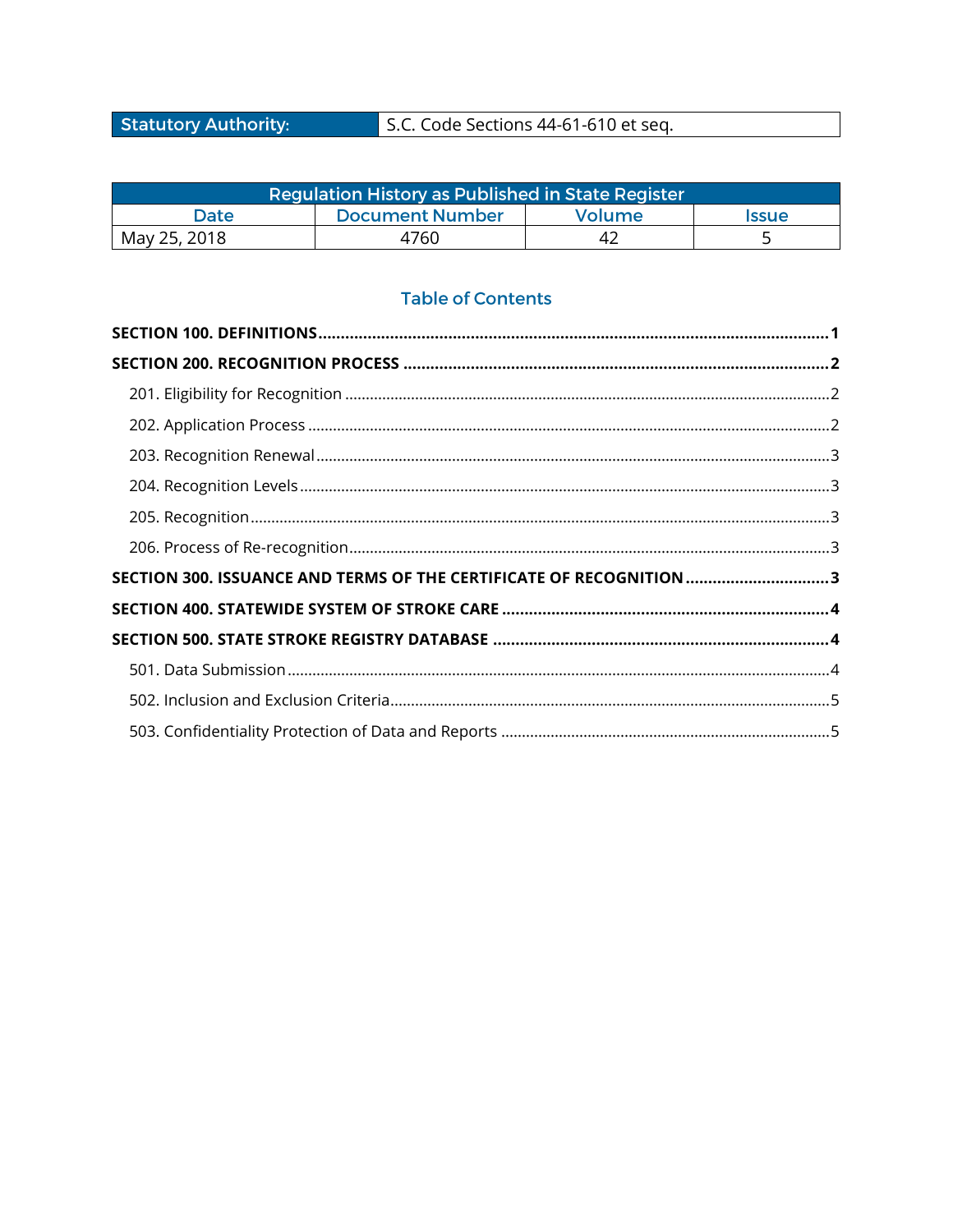#### **SECTION 100**

#### **DEFINITIONS**

<span id="page-2-0"></span>A. Acute Care Hospital. A hospital licensed by the Department that has facilities, medical staff and all necessary personnel to provide diagnosis, care, and treatment of a wide range of acute conditions, including injuries.

B. Acute Stroke Ready Hospital ("ASRH"). Disease-specific certification by the Joint Commission or other nationally recognized organization at the level of Acute Stroke Ready Hospital and recognized by the Department.

C. Certificate of Recognition. A document issued by the Department to an Acute Care Hospital indicating the Department has recognized the Acute Care Hospital as a Stroke Center at a stroke Recognition level appearing in Section 204 of this regulation.

D. Certificate Holder. An Acute Care Hospital with a current Certificate of Recognition from the Department and with whom rests the ultimate responsibility for compliance with this regulation.

E. Comprehensive Stroke Center ("CSC"). Disease-specific certification by the Joint Commission or other nationally recognized organization at the level of Comprehensive Stroke Center, and recognized by the Department.

F. Department. The South Carolina Department of Health and Environmental Control ("DHEC").

G. Emergency Medical Services ("EMS"). The treatment and transport of patients in crisis health situations occurring from a medical emergency or from an accident, natural disaster, or similar lifethreatening situation, through a system of coordinated response and emergency medical care.

H. Primary Stroke Center ("PSC"). Disease-specific certification by the Joint Commission or other nationally recognized organization at the level of Primary Stroke Center, and recognized by the Department.

I. Recognition. The formal determination by the Department that an Acute Care Hospital is certified or accredited to provide a particular level of stroke care services.

J. State Stroke Registry Database. The stroke data collection and evaluation system, also known as "Get With The Guidelines-Stroke," designed to include, but not be limited to, stroke studies, patient care and outcomes, and severity of illness in the State. The data elements collected in the State Stroke Registry Database are determined by the Department with collaboration from the Stroke Advisory Council.

K. Stroke Advisory Council ("SAC"). Stroke System of Care Advisory Council created pursuant to S.C. Code Section 44-61-650(A).

L. Stroke Care System. An organized statewide system of care for the Stroke Patient, including the Department, EMS providers, hospitals, inpatient rehabilitation providers, and other providers who have agreed to participate in coordinating stroke care services and who have been recognized by the Department in an organized statewide system.

M. Stroke Center. A hospital recognized by the Department as certified or accredited by the Joint Commission or another nationally recognized organization that provides disease-specific certification or accreditation for stroke care.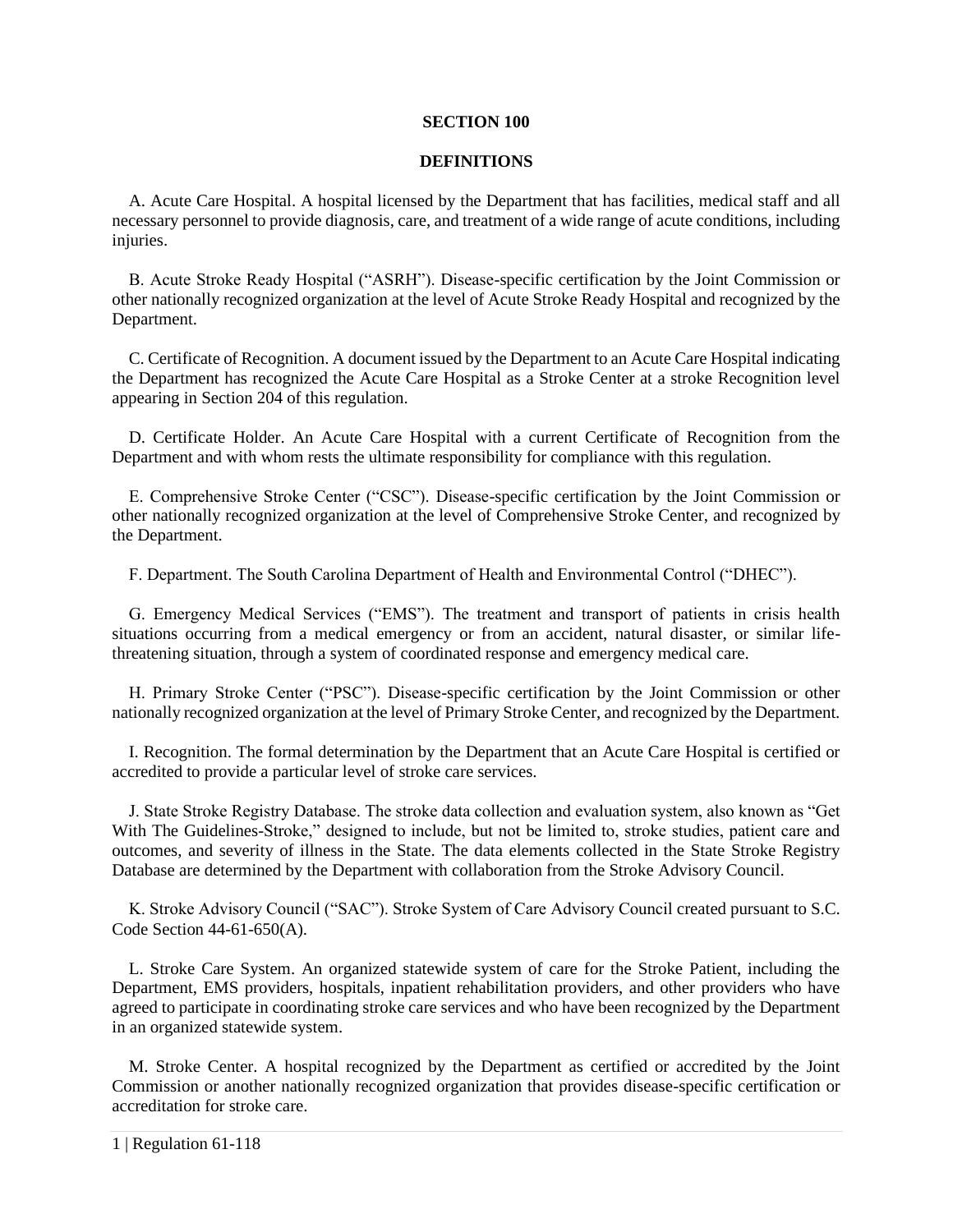N. Stroke Patient. An individual being treated for a sudden brain dysfunction due to a disturbance of cerebral circulation. The resulting impairments include, but are not limited to, paralysis, slurred speech, and/or vision loss. Strokes can be classified as either ischemic or hemorrhagic.

O. Telemedicine-Enabled Stroke Center. A center utilizing interactive audio, video, and other electronic media for the purpose of diagnosis, consultation, or treatment of acute stroke. Telemedicine-Enabled Stroke Centers offer telemedicine services for stroke on a twenty-four (24) hour, seven (7) day per week basis, have a transfer plan in place with at least one (1) PSC or CSC, and report a minimum of four (4) performance measures of their choosing, at least two (2) of which are clinical measures related to clinical practice guidelines, quarterly to the State Stroke Registry Database.

<span id="page-3-0"></span>P. Thrombectomy-Capable Stroke Center ("TSC"). Disease-specific certification by the Joint Commission or other nationally recognized organization at the level of Thrombectomy-Capable Stroke Center, and recognized by the Department.

#### **SECTION 200**

#### **RECOGNITION PROCESS**

#### <span id="page-3-1"></span>**201. Eligibility for Recognition**

A. Any Acute Care Hospital certified or accredited as a stroke center by the Joint Commission or other nationally recognized organization that provides disease-specific certification or accreditation for stroke care may apply to the Department for Recognition.

B. In order to maintain Department Recognition, an Acute Care Hospital shall maintain certification or accreditation as a stroke center by the Joint Commission or from an equivalent process by another nationally recognized organization that provides disease-specific certification or accreditation for stroke care.

C. Any facility that no longer meets nationally recognized, evidence-based standards as a stroke center, or no longer possesses disease-specific certification or accreditation for stroke care, shall notify the Department within thirty (30) business days as required by S.C. Code Section 44-61-640(D), and surrender the Certificate of Recognition to the Department.

#### <span id="page-3-2"></span>**202. Application Process**

A. An Acute Care Hospital seeking Recognition shall submit to the Department a completed application. The application shall include the applicant's attestation assuring that the contents of the application and other requested documents are accurate and true. The application shall be authenticated as follows:

1. If the applicant is an individual or a partnership, the application shall be signed by the owner(s);

2. If the applicant is a corporation, nonprofit organization, or limited liability company, the application shall be signed by two (2) of its officers;

3. If the applicant is a governmental unit, the application shall be signed by the head of the governmental unit having jurisdiction.

B. The application shall set forth the full name and address of the Acute Care Hospital for which the Recognition is sought, and the name and address of the owner of the facility in the event that his or her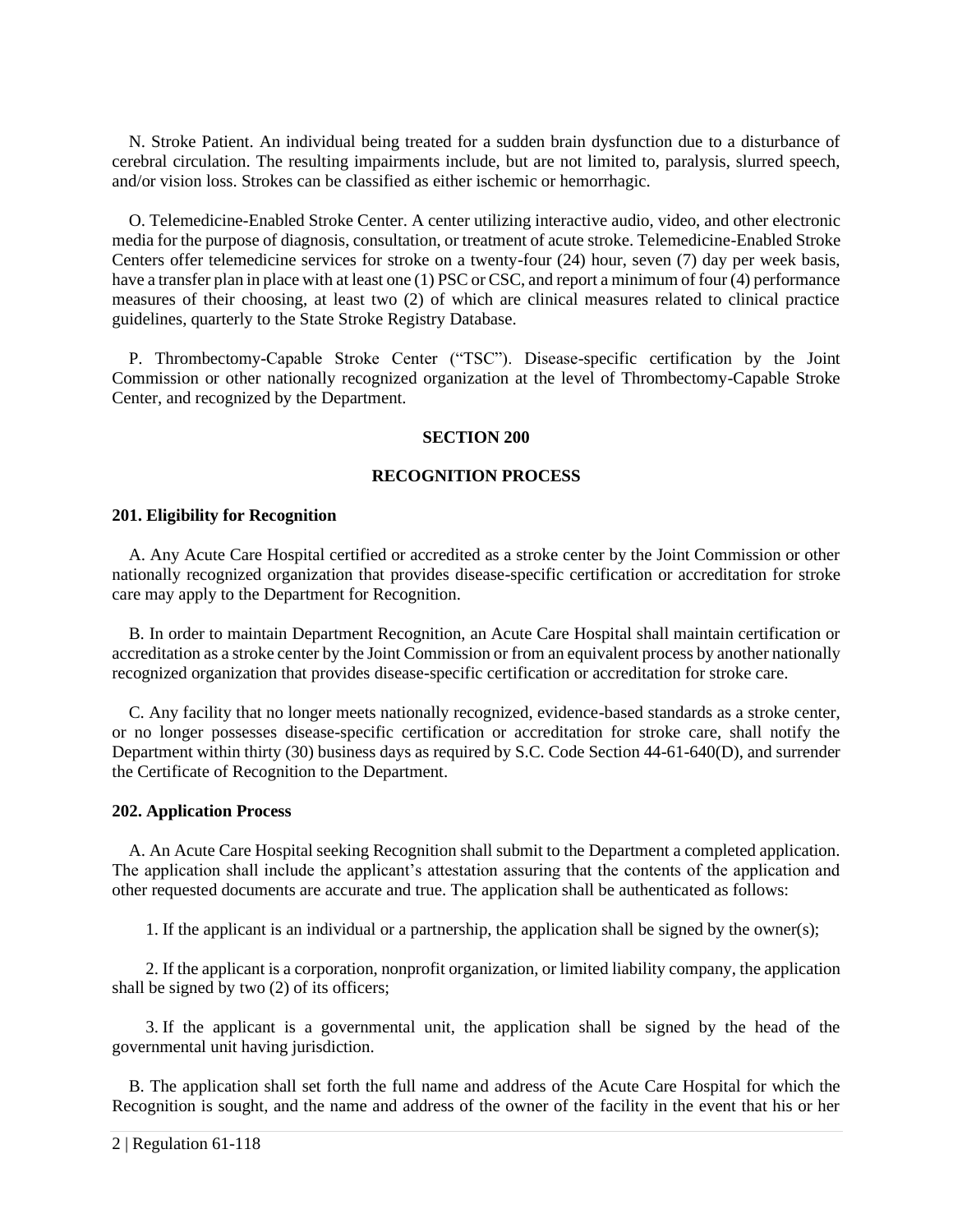address is different from that of the facility. In the event of a change in ownership of the Acute Care Hospital, the Department shall be notified in writing within forty-eight (48) hours of the change.

C. The application shall include a copy of the full accreditation report by the Joint Commission or other nationally recognized organization at the level of Recognition requested.

D. The application shall include signed copies of agreements to allow the Department to access data submitted to the State Stroke Registry Database.

#### <span id="page-4-0"></span>**203. Recognition Renewal**

A. Recognition shall expire upon expiration of current disease-specific certification or accreditation for stroke care by the Joint Commission or other nationally recognized organization.

B. To maintain Recognition, an Acute Care Hospital shall renew its recognition upon renewal of current disease-specific certification or accreditation for stroke care as required by the Joint Commission or other nationally recognized organization.

C. The application process for renewal shall follow the same process outlined in Section 202.

#### <span id="page-4-1"></span>**204. Recognition Levels**

A. Recognition Levels by the Department for Stroke Centers include Acute Stroke Ready Hospital ("ASRH"), Primary Stroke Center ("PSC"), Thrombectomy-Capable Stroke Center ("TSC"), and Comprehensive Stroke Center ("CSC").

B. As nationally recognized, disease-specific certification or accreditation programs become available at more comprehensive and less comprehensive levels, the Department may adopt and recognize those hospitals that have achieved the certification or accreditation.

#### <span id="page-4-2"></span>**205. Recognition**

A. Recognition is based upon Department review and verification of the application and its supporting documents, as indicated in Section 202. Failure to meet recognition requirements, misrepresentation, and/or false information provided by the hospital is grounds for denial.

B. Upon approval, the Department will issue a Certificate of Recognition to the hospital denoting the Recognition level. The Department will also place the name of the hospital and its corresponding Recognition level on the Department's website.

#### <span id="page-4-3"></span>**206. Process of Re-recognition**

<span id="page-4-4"></span>An Acute Care Hospital seeking Recognition after previously, but no longer, being a Certificate Holder shall follow the Recognition procedures outlined in Section 202.

# **SECTION 300**

# **ISSUANCE AND TERMS OF THE CERTIFICATE OF RECOGNITION**

A. The issuance of a Certificate of Recognition does not guarantee adequacy of individual care, treatment, procedures, and/or services, personal safety, fire safety, or the well-being of any patient.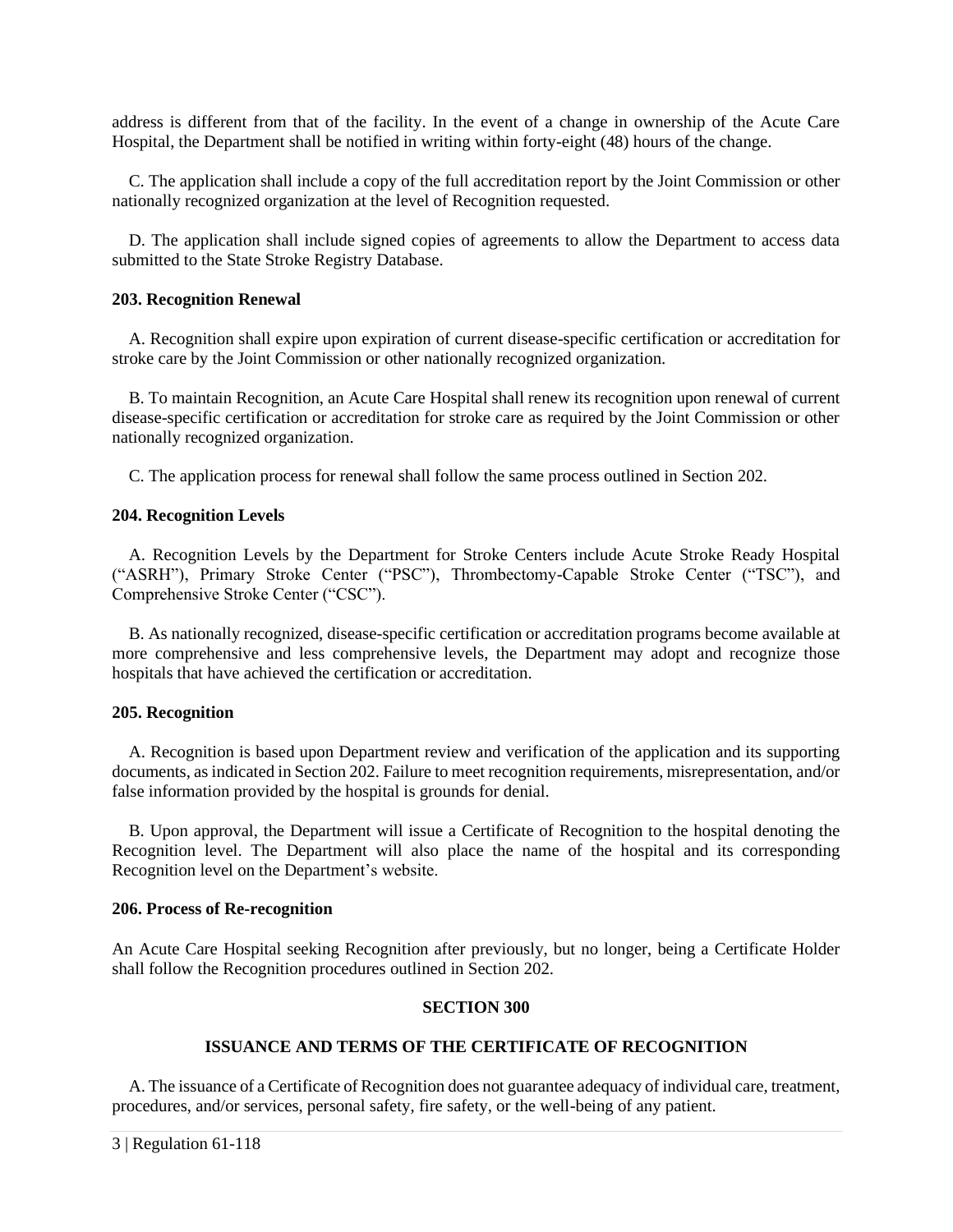B. A Certificate of Recognition is not assignable or transferable.

<span id="page-5-0"></span>C. A Certificate of Recognition shall be effective for a specific Stroke Center at a specific physical location. A Certificate of Recognition shall remain in effect until expiration of current disease-specific certification or accreditation.

# **SECTION 400**

# **STATEWIDE SYSTEM OF STROKE CARE**

A. Licensed EMS providers shall establish a stroke assessment and triage system that incorporates the South Carolina Stroke Assessment and Triage tool identified by the Department and located in the SC EMS Protocol "Suspected Stroke."

B. After July 1, 2019, licensed EMS providers shall utilize SC EMS Protocol "Adult Stroke Patient Destination Determination by Stroke Center Capability" for transport of acute Stroke Patients to the closest Stroke Center within a specified timeframe of onset of symptoms unless one (1) or more of the following exceptions apply:

1. It is medically necessary to transport the patient to another hospital;

2. It is unsafe or medically inappropriate to transport the patient directly to a Stroke Center due to adverse weather or ground conditions;

3. Transporting the patient to a Stroke Center would cause a shortage of local EMS resources (defined as no resources available for longer than thirty (30) minutes in a reasonable response area) and air transport is unavailable;

4. No appropriate Stroke Center is able to receive and provide stroke care to the Stroke Patient without undue delay; or

<span id="page-5-1"></span>5. Before transport of a patient begins, the patient requests to be taken to a particular hospital that is not a Stroke Center or, if the patient is less than eighteen (18) years of age or is not able to communicate, such request is made by an adult member of the patient's family or a legal representative of the patient.

# **SECTION 500**

# **STATE STROKE REGISTRY DATABASE**

#### <span id="page-5-2"></span>**501. Data Submission**

A. All Certificate Holders shall participate in the State Stroke Registry Database by:

1. Submitting data identified by the Department to the State Stroke Registry Database; and

2. Signing and completing agreements to allow the Department to access data submitted to the State Stroke Registry Database.